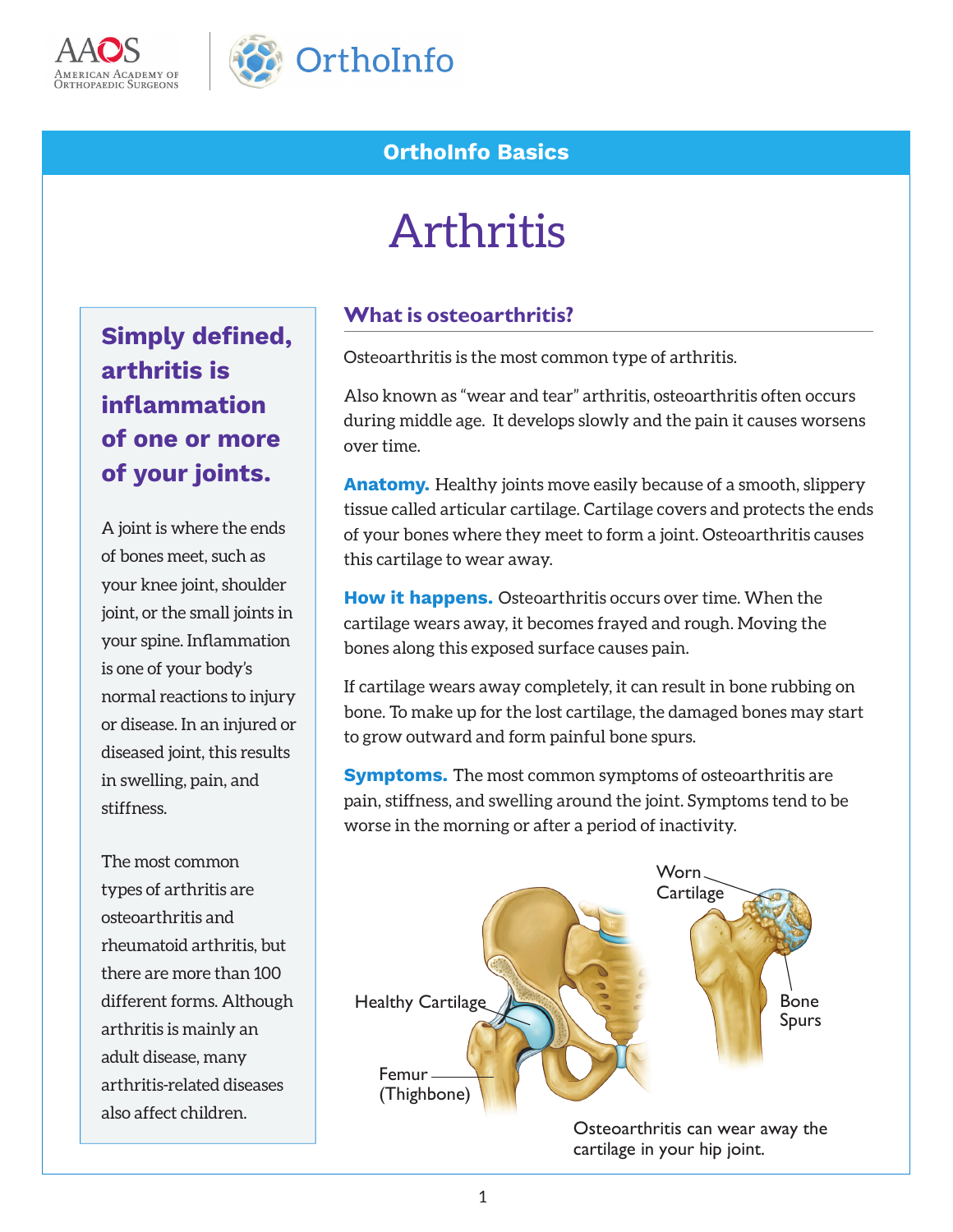# **What is rheumatoid arthritis?**

Rheumatoid arthritis is a chronic disease that can affect many parts of your body.

Rheumatoid arthritis most often starts in the small joints of your hands and feet. It usually affects the same joints on both sides of the body. For example, if you have pain and swelling in your right knee, you also have pain and swelling in your left knee. Many joints are often affected at the same time.

**Anatomy.** The joints of your body are covered with a lining – called synovium – that lubricates the joint and makes it easier to move. Rheumatoid arthritis causes the lining to swell, which causes pain and stiffness in the joint.

**How it happens.** Rheumatoid arthritis is an autoimmune disease. This means that the immune system attacks its own tissues. With rheumatoid arthritis, instead of protecting the joint, the immune system begins to produce substances that destroy the joint, as well as the ligaments, tendons, and muscles that support it. This can result in joint deformity – such as bent, gnarled fingers – and loss of movement.

**Symptoms.** Autoimmune diseases affect your whole body. Rheumatoid arthritis can cause not just joint pain and stiffness, but fever, loss of appetite, and fatigue.

Because it is a chronic disease, rheumatoid arthritis is a life-long condition. Symptoms, however, may disappear for a period of time, then flare back up.

#### **What are common treatments?**

Because arthritis worsens over time, the sooner you start treatment, the better.

There is no cure for arthritis and, without treatment, it will progress and possibly cause serious disability. It is important to work closely with your doctor to create an effective treatment plan – one that you can easily follow. Most people find that some combination of treatment methods works best.

**Lifestyle changes.** Your doctor may recommend lifestyle changes to protect your joint and slow the progress of the disease.

*Exercise.* Regular exercise can decrease stiffness and strengthen the muscles that support your joints.

If you regularly do high-impact exercise (running, for example), switching to low-impact activities will put less stress on your weightbearing joints. Walking, cycling, and swimming are good low-impact options.

*Weight loss.* If you are overweight, losing just a few pounds can make a big difference in the amount of stress you place on your weightbearing joints. Losing weight can also make it easier to move and maintain independence.

**Physical therapy.** Specific exercises can improve the range of motion in your affected joints. Braces, splints, or shoe inserts can also help relieve arthritis pain by reducing stress on your joints.

*(continued on page 3)*

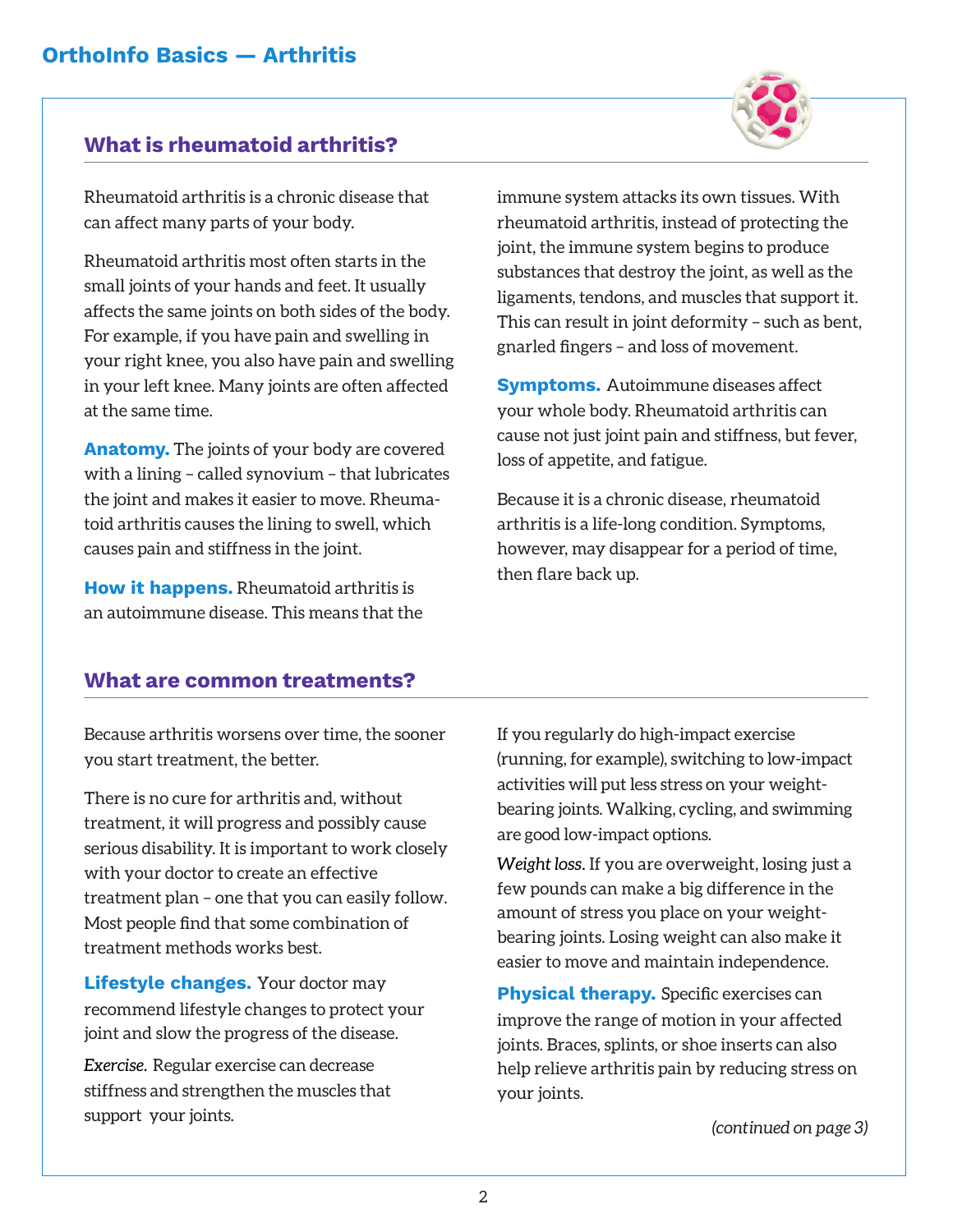## **OrthoInfo Basics — Arthritis**



*(Common Treatments — continued from page 2)*

**Medications.** There are a range of medications that may help relieve pain and reduce inflammation.

*Acetaminophen.* Mild arthritis pain is often relieved with acetaminophen.

*Nonsteroidal anti-inflammatory medicines.* Drugs like aspirin and ibuprofen reduce both pain and swelling.

*Steroid injections.* Cortisone is a powerful antiinflammatory medicine that can be taken by mouth or injected into the painful joint.

*Disease-modifying anti-rheumatic drugs.* These medicines are used to slow the progression of rheumatoid arthritis. Drugs like methotrexate, sulfasalazine, and gold injections are designed to stop the immune system from destroying the joints.

**Surgery.** Your doctor may consider surgery if your pain worsens and causes disability.

*Osteotomy.* The bones that make up a joint (such as those that make up the knee) are cut and realigned.

*Synovectomy.* The diseased and damaged joint lining caused by rheumatoid arthritis is removed to reduce pain and swelling.

*Fusion*. In this procedure the ends of the bones are fused together. This prevents joint motion and relieves pain.

*Joint replacement.* This surgery removes the damaged joint and replaces it with an artificial device.



A total hip replacement

## **Living with arthritis**

Learning you have arthritis can be discouraging. In addition to the many treatment options for arthritis, there are things you can do to lessen the impact the disease has on your life.

**Talk to your doctor.** If your symptoms worsen or you are having a hard time coping, your doctor can review your treatment plan.

**Consult a physical therapist.** A physical therapist will teach you exercises to improve your strength and flexibility. A therapist can also help you find new ways to do everyday activities. Simple changes, like using a reacher to pick up low-lying things, can make a huge

difference in relieving joint pain. Your therapist may suggest assistive equipment for your bathroom, like a shower bench, elevated toilet seat, and handrails.

**Get plenty of rest.** Arthritis can make you more tired, and your arthritis symptoms may worsen when you are fatigued. Try to get a full night's sleep, and take short naps during the day if you need to.

**Discuss alternative medicine with your doctor.** Some alternative therapies appear to help arthritis pain. Talk to your doctor before trying any alternative treatments. They could interfere with your treatment plan.